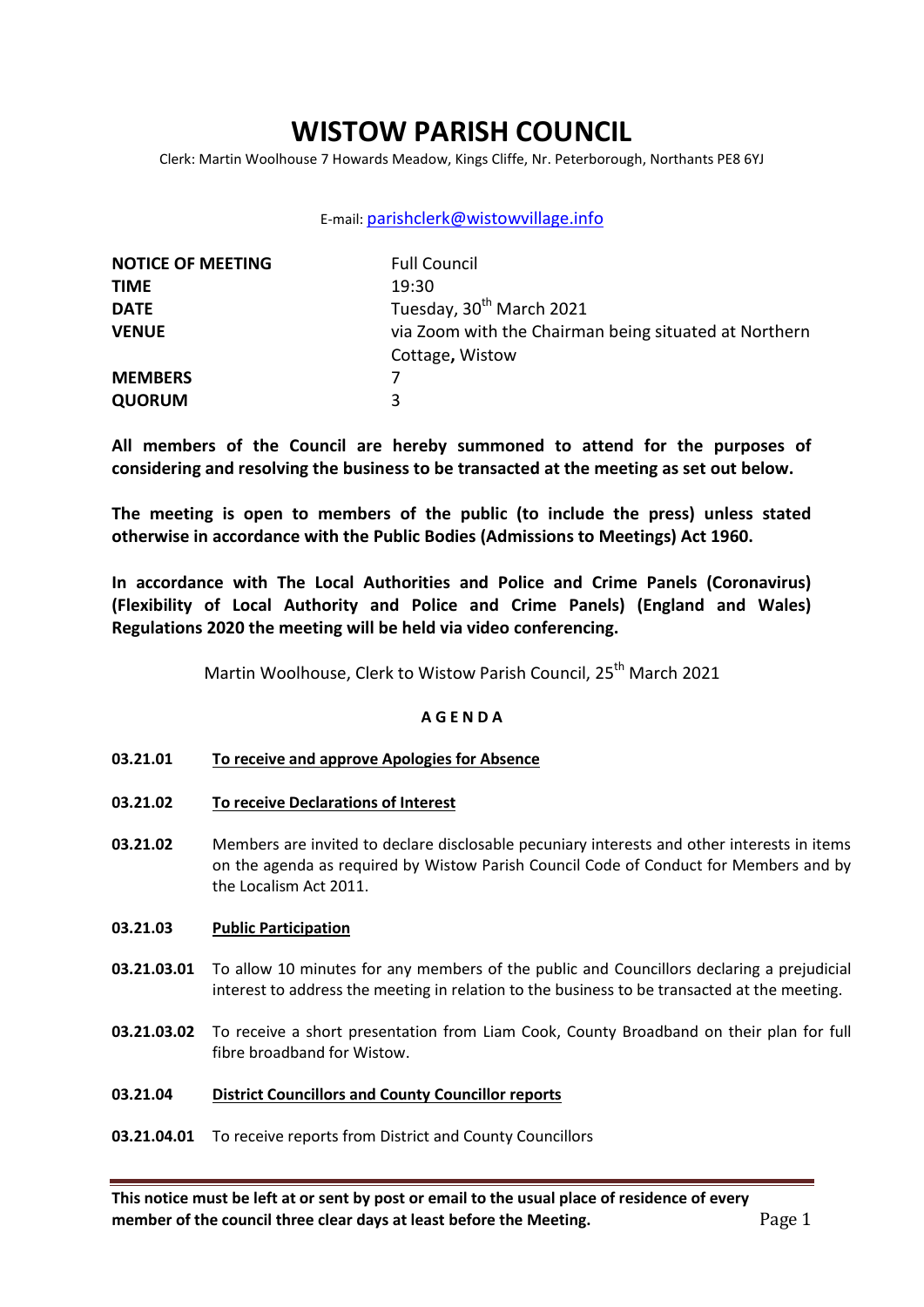#### **03.21.05 Minutes of last meeting**

**03.21.05.01** To approve the minutes of the meeting held on 23<sup>rd</sup> February 2021.

# **03.21.06 Matters arising or carried forward from the previous meeting.**

- **03.21.06.01** Flooding
- **03.21.06.02** Highways including road conditions
- **03.21.06.03** Street lighting
- **03.21.06.04** Local council elections 2021
- **03.21.06.05** 2<sup>nd</sup> defibrillator
- **03.21.06.06** Garden Reclaim
- **03.21.06.07** Grass cutting contract
- **03.21.07 Notification of planning items.**
- **03.21.07.01** There were no items to consider received since the last meeting.
- **03.21.08 Finance**
- 03.21.08.01 To approve accounts for payment: 26<sup>th</sup> March 2021

| Date     | <b>Ref No</b> | Pavee              | <b>Description</b>                                   | Amount |
|----------|---------------|--------------------|------------------------------------------------------|--------|
|          |               |                    |                                                      | £      |
| 30.03.21 | online        |                    | Mr M Woolhouse Net salary and expenses February 2021 | 265.69 |
| 30.03.21 | online        | <b>Ms C Leaton</b> | <b>Reimbursement of expenses</b>                     | 7.32   |
| 30.03.21 | online        | <b>HMRC</b>        | <b>PAYE</b>                                          | 295.65 |
|          |               |                    |                                                      |        |

- **03.21.08.02** To note the bank charges for March 2021 **15.00**
- **03.21.08.03** To note income received
- **03.21.08.04** To note the Income and Expenditure Account for March 2021 (enclosed within meeting papers).
- **03.21.08.05** To note the bank reconciliation for March 2021 (enclosed within meeting papers).
- **03.21.08.06** To note the bank balances in the current and deposit accounts.
- **03.21.09 Traffic, Highways & Road Safety**
- **03.21.09.01** Save as referred to below or in correspondence nothing to report this month

#### **03.21.10 Policing Matters**

- **03.21.10.01** Incidents relating to Wistow were included in the Correspondence and all alerts are posted to the Parish Council's Facebook page.
- **03.21.11 Village Maintenance**

# **03.21.11.01** To consider any items not considered elsewhere.